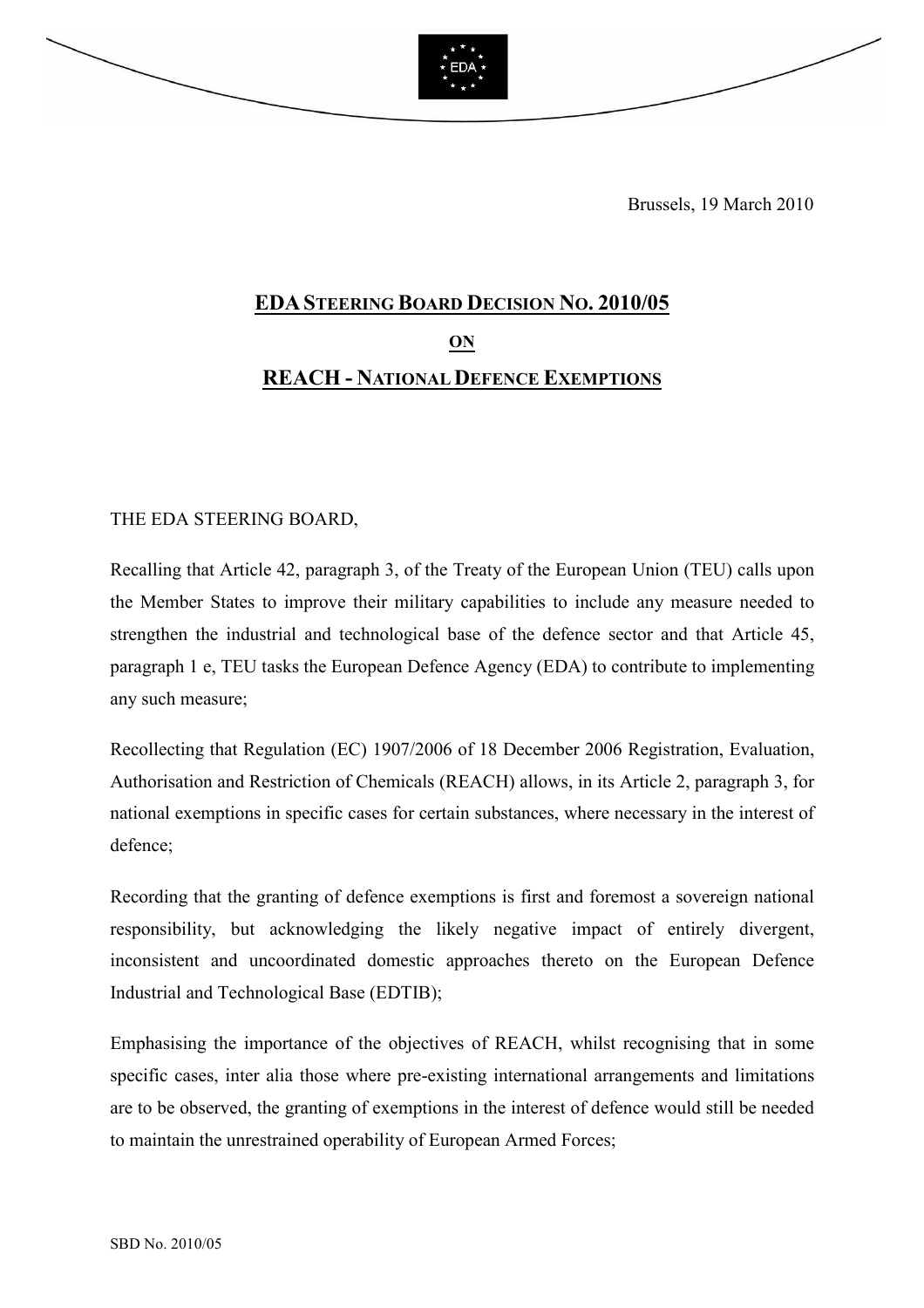Stressing that granting such exemptions also bears the responsibility to provide for the highest safety and traceability standards possible which should preferable mirror those imposed by REACH itself;

Taking into account that participating Member States' Ministries of Defence represent main stakeholders in this regard and hence are widely and often prominently engaged in national procedures for granting defence exemptions;

Recalling that harmonisation of national defence exemptions in the area of REACH at European level would require the appreciation of foreign defence exemption decisions, whilst acknowledging that mutual recognition of alien defence exemptions would serve best for legal certainty;

Sharing the common conviction that transparency about national procedures would be needed in order to facilitate the distribution of related information to the public and industry concerned;

Bearing in mind that REACH stretches beyond the community of participating Member States and so should harmonisation of national defence exemptions;

## HAS DECIDED:

to endorse the following common understanding:

1. pMS, when and if granting exemptions from obligations deriving from REACH in the interest of defence, will do so on the basis of a national procedure that provides, as far as possible, for the highest safety and traceability standards, mirroring those imposed by **REACH** 

2. The EDA shall be tasked to establish a centralised web-based portal for participating Member States to post, on a voluntary basis, their national procedures for granting exemptions including the applied safety and traceability standards.

3. On this basis (para. 2) pMS will endeavour to foresee, on a voluntary basis, in a stepwise approach, within their national laws and regulations, suitable measures and procedures to acknowledge - as nationally deemed appropriate - pMS' exemption decisions.